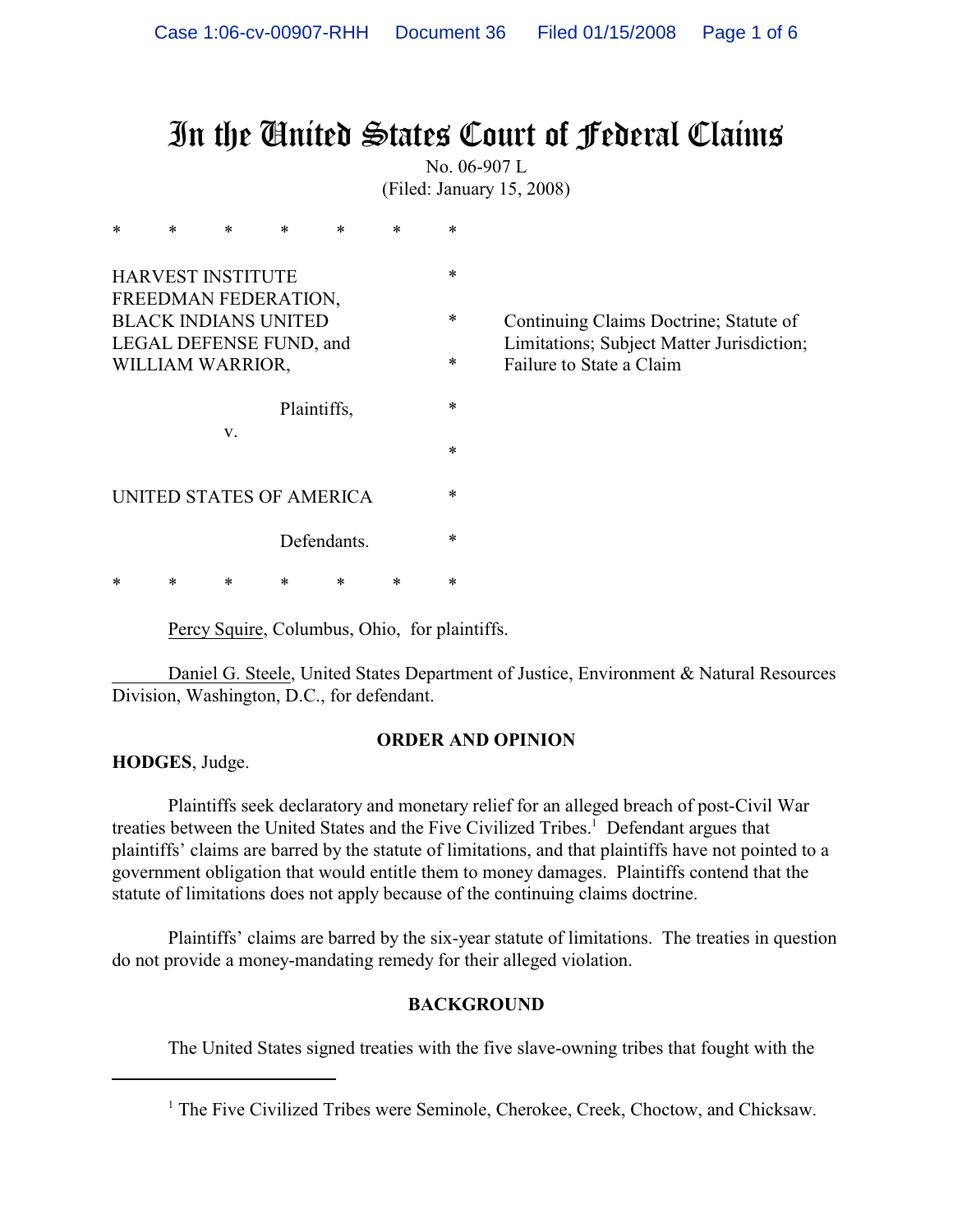Confederacy during the Civil War. The treaties prohibited slavery and gave Freedmen equal rights as members of the Tribes. While the treaties had a common purpose of ending slavery, the various treaties were not identical. For example, the Seminole Treaty read,

inasmuch as there are among the Seminoles many persons of African descent and blood, who have no interest or property in the soil, and no recognized civil rights, it is stipulated that hereafter these persons and their descendants, and such other of the same race as shall be permitted by said nation to settle there, shall have and enjoy all the rights of native citizens, and the laws of said nation shall be equally binding upon all persons of whatever race or color who may be adopted as citizens or members of said tribe.

14 Stat. 755, 756 (1866).

The Creek Treaty did not address specific property rights for Freedmen, but articulated the principle of equal rights for Freedman adopted into the tribes:

[I]nasmuch as there are among the Creeks many persons of African descent, who have no interest in the soil, it is stipulated that hereafter those persons lawfully residing in said Creek country under their laws and usages . . . shall have and enjoy all the rights and privileges of native citizens, including an equal interest in the soil and national funds, and the laws of said nation shall be equally binding upon and give equal protection to all such persons, and all others, of whatever race or color, who may be adopted as citizens or members of said tribe.

14 Stat. 785, 786 (1866).

Article IV of the Cherokee Treaty stated:

All of the Cherokees and freed persons who were formerly slaves to any Cherokee, and all free negroes not having been slaves, who resided in the Cherokee nation prior to June 1, 1861 [who decide not to remain in the Cherokee nation]... shall have the right to settle in and occupy the Canadian district ... and will include a quantity of land equal to 160 acres for each person who so elect to reside in the territory . . . .

14 Stat. 799 (1866). The treaty did not distinguish between Cherokees and Freedmen, but gave all members of the tribe equal rights to the allotment of land.

The Choctow and Chickasaw treaties provided that if the tribes made Freedmen members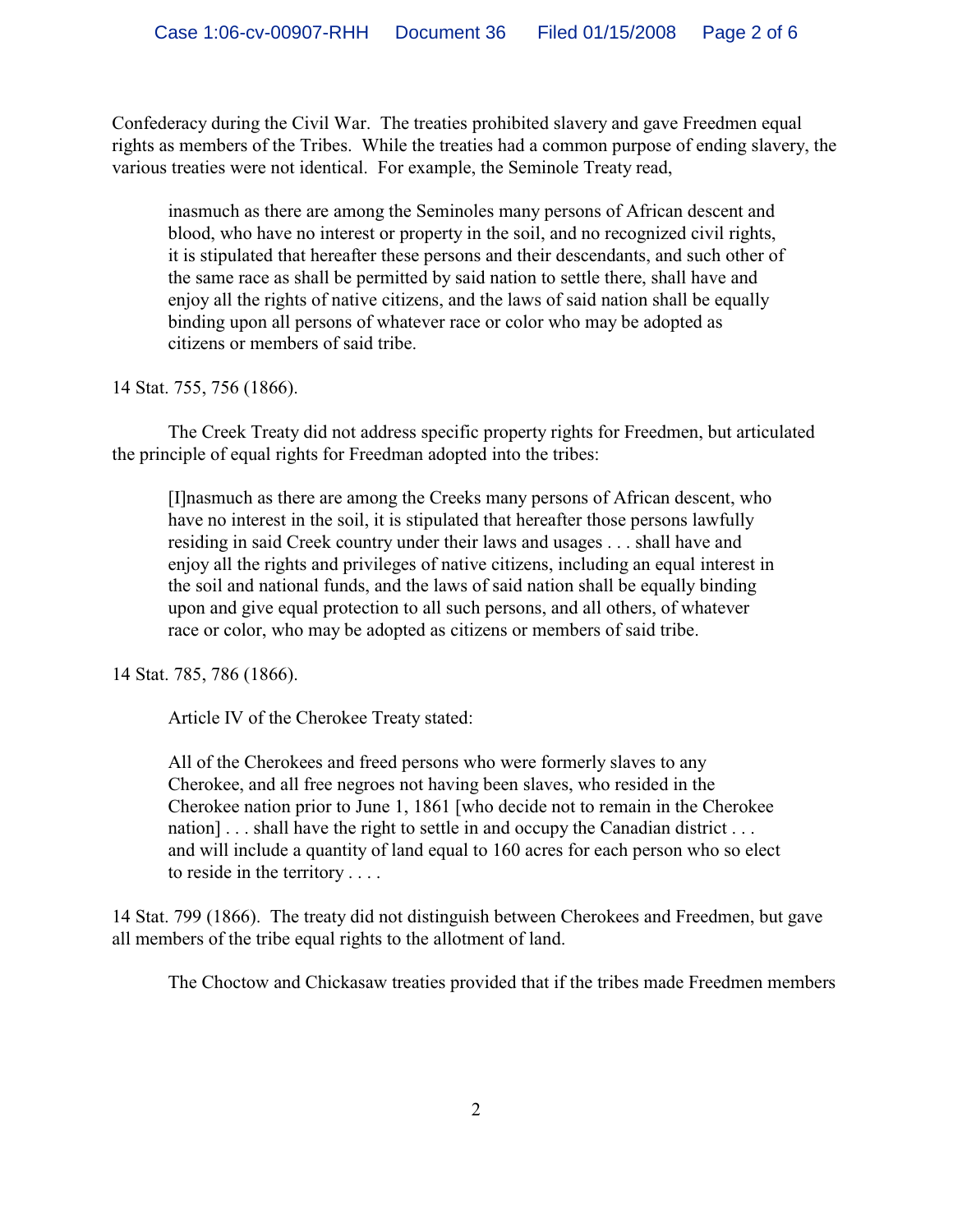of their tribes within two years, the United States would apportion \$300,000 from a trust fund.<sup>2</sup> The adopted Freedmen would receive forty acre allotments once the Choctow and Chickasaw Indians made their selections of land. If the tribes did not adopt their Freedmen, the United States would not apportion the \$300,000 from the trust fund. Instead, the Government would hold the funds in trust for those Freedmen the Government would move to other parts of the Indian Territory. Freedmen who did not leave voluntarily were not entitled to any portion of the \$300,000 trust and were not entitled to the forty acre allotments. Neither tribe adopted Freedmen within two years. The United States did not voluntarily remove any Freedmen to other parts of the Indian Territory.

Plaintiffs, on behalf of the Freedmen, allege that the Tribes did not allocate land properly according to the treaties, and therefore *the Government* did not enforce plaintiffs' rights under the 1866 treaties. They seek the value of the land the Tribes allegedly did not turn over to their ancestors. 3

#### **DISCUSSION**

#### Lack of Subject Matter Jurisdiction

The statute of limitations bars plaintiffs' claims. "Every claim of which the United States Court of Federal Claims has jurisdiction shall be barred unless the petition thereon is filed within six years after such claim first accrues." 28 U.S.C. § 2501. The date of ordinary accrual for a breach of a statutory or regulatory duty is the date when the wrong began. *Menominee Tribe v. United States*, 726 F.2d 718, 721 (Fed. Cir. 1984), *cert. denied,* 469 U.S. 826 (1984). "The statute of limitations is a jurisdictional limitation on the government's waiver of sovereign immunity and therefore must be construed strictly." *Hopland Band of Pomo Indians v. United States*, 855 F.2d 1573, 1576-77 (Fed. Cir. 1988). A claim accrues "when all the events have occurred which fix the liability of the Government and entitle the claimant to institute an action." *Brown Park Estates-Fairfield Development Company,* 127 F.2d 1449, 1455 (Fed. Cir. 1997). Plaintiffs' alleged claims accrued at the latest in 1902.

 $2^{\circ}$  The Choctow's share of the trust would have been three-fourths; the remaining one fourth would go to the Chickasaws.

<sup>&</sup>lt;sup>3</sup> The United States created various allotment agreements with the Five Civilized Tribes between 1898 and 1902. Unlike the 1866 treaties, these agreements gave a numerical value to the allotments of land given to the tribes and Freedmen. Plaintiffs do not allege a breach of the allotment agreements in either their complaint or amended complaint, so we do not reach the issue of whether the Government owed Freedmen an obligation under those agreements. If the Government breached an obligation, plaintiffs would be time barred from recovery, because the allocation of land or omission thereof occurred at the latest in 1902. Plaintiffs would have had six years from that date in which to bring a claim in this court.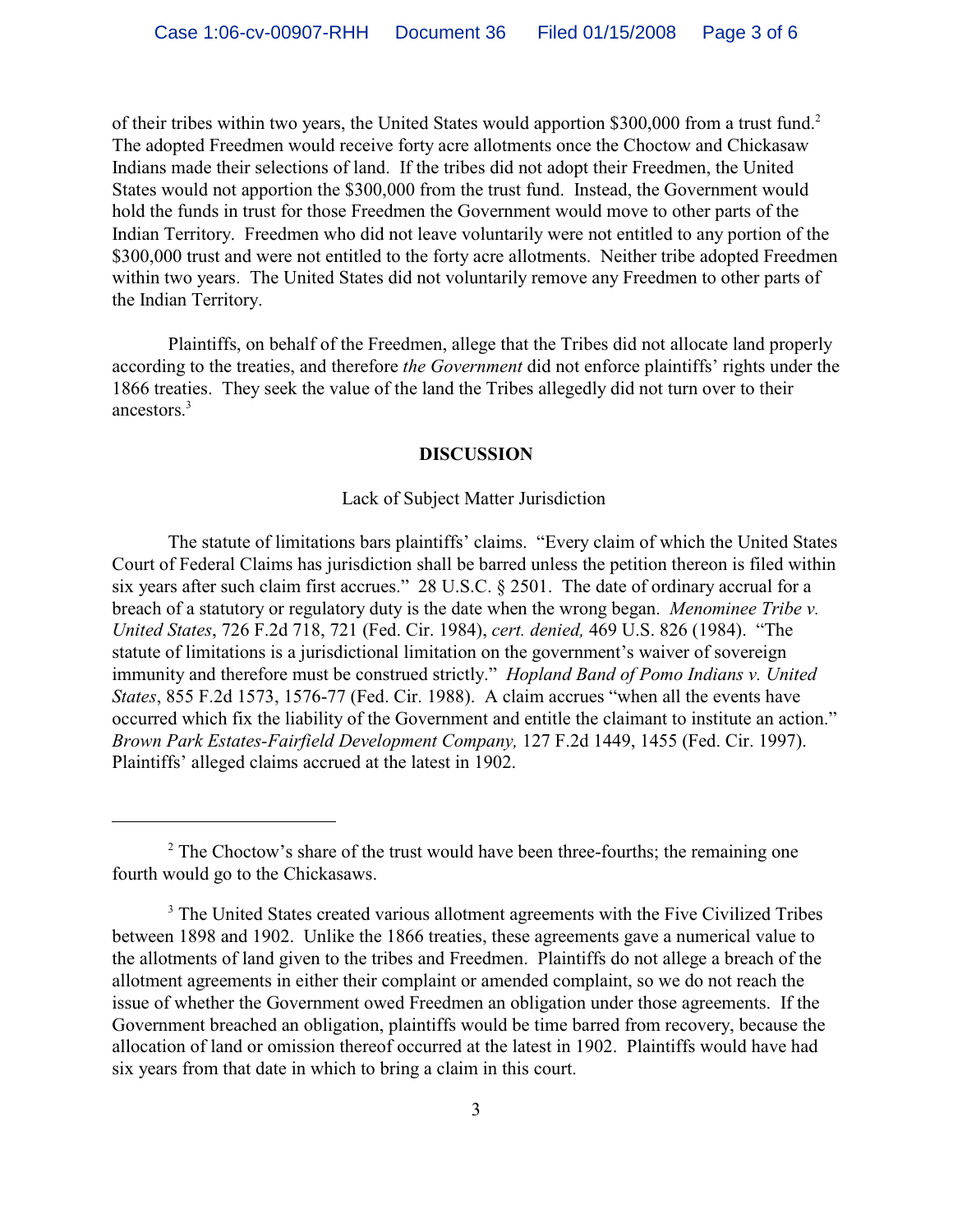Plaintiffs allege that the statute of limitations does not apply because of the continuing claims doctrine. The continuing claims doctrine applies where a defendant owes "a continuing duty to [p]laintiffs, each of which gives rise to a separate cause of action. . . . Plaintiff[s'] claims [must be] inherently susceptible to being broken down into a series of independent and distinct wrongs, each having associated damages." *Brown-Park Estates-Fairfield Development Company,* 127 F.3d 1449 at 1456 (citing *Friedman v. United States,* 159 Ct. Cl. 1, 8 (1962)). *See also Hatter v. United States*, 203 F.3d 795, 798 (Fed. Cir. 2000) (holding continuing claims doctrine applies "where periodic payments are to be made, each successive failure to make proper payments gives rise to a new claim."); *Baka v. United States*, 74 Fed. Cl. 692 (2006) (holding continuing claim arises where periodic payments from plaintiff's retirement pay could be divided into discrete wrongs each time the money was withheld). There must have been multiple events for the doctrine to apply. *Simmons v. United States,* 71 Fed. Cl. 188, 192 (2006) (stating that incorrectly placed boundary markers on an allotment on the Quinault Indian Reservation did not trigger the continuing claims doctrine even though the negative effects of the wrong continued).

Plaintiffs rely heavily on the court's ruling in *Mitchell v. United States*, 10 Cl. Ct. 63 (1986). *Mitchell* involved the alleged government mismanagement of timber resources on tribal lands. The court applied the continuing claims doctrine where the Government sold timber from tribal lands below market value and failed to regenerate the timber on tribal lands after it was cut and sold. The court found that for each sale of timber below market value and each year the Government did not regenerate timber, the Government breached its duty to act in the best interest of the Tribes. *Mitchell*, 10 Cl. Ct. at 77. *Mitchell* clearly differs from the facts here.

Plaintiffs cannot point to an "independent and distinct" occurrence that would create a "separate and continuous" cause of action. Rather, plaintiffs claim that a new cause of action arose each day the Government failed to force the Tribes to properly allocate lands to Freedmen. Plaintiffs' counsel stated:

This complaint is not based upon a single act or seminal event. The allegations within the complaint are those that are required in accordance with the authority set forth in *Mitchell* that there has been a series of separate failures on the part of the United States to enforce the obligations of the various treaties set forth in the amended complaint upon which these claims are predicated and that a new claim arises each day.

(Tr. at 18-19.) The one-time act of allotting lands to the Freedmen or omission thereof is distinguishable from recurring and periodic deductions from paychecks or periodic sales of timber from tribal lands below market value. The continuing claims doctrine does not apply to plaintiffs' claims.

Failure to State a Claim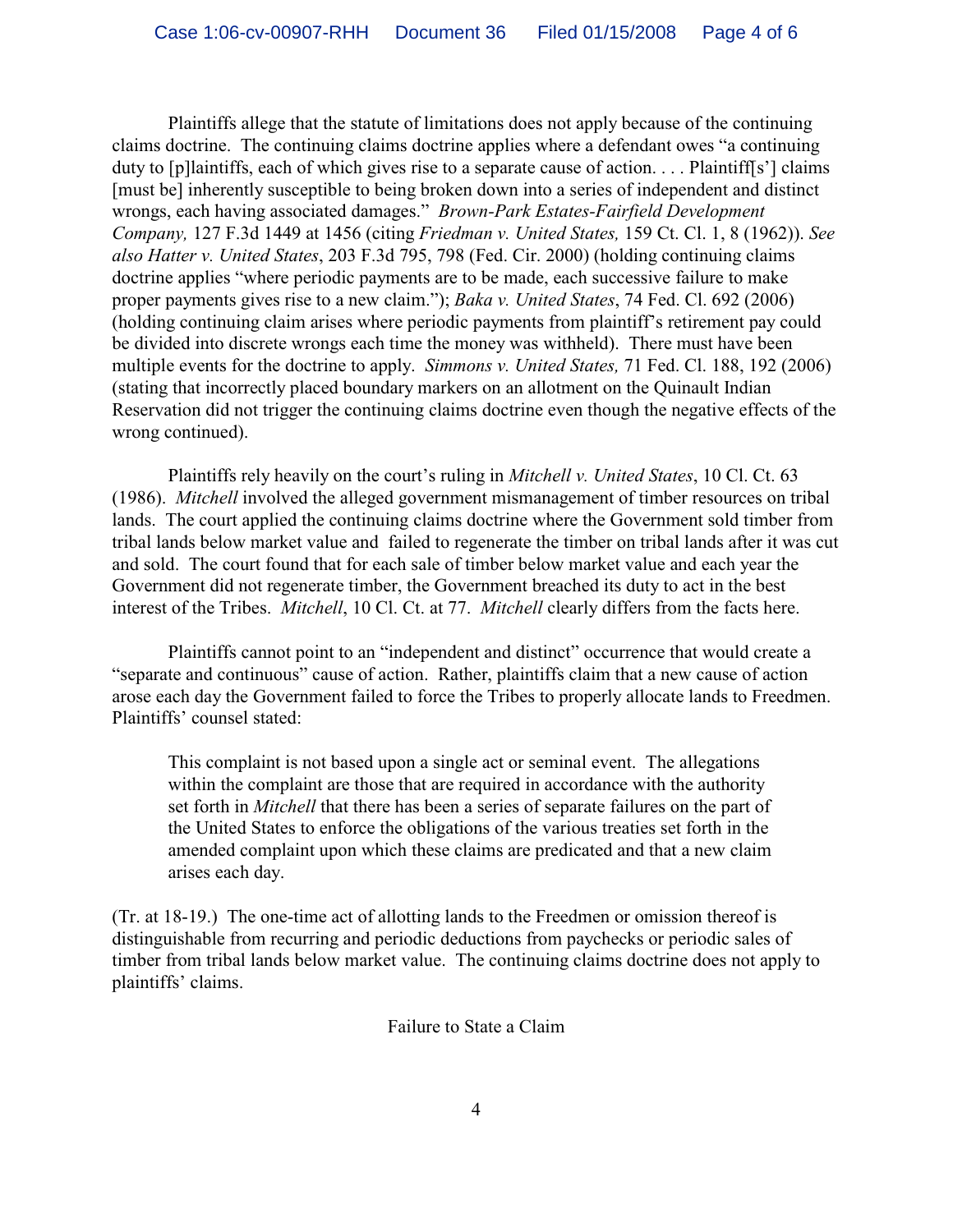Plaintiffs did not state a claim upon which we could grant them relief. To state a claim for relief, plaintiffs must "invoke a rights creating source of substantive law that can fairly be interpreted as mandating compensation by the Federal Government for the damages sustained." *United States v. Mitchell,* 463 206, 216-17 (1983) (internal quotations omitted); *United States v. Navajo Nation*, 537 U.S. 488, 506 (2003). A claimant invoking the court's jurisdiction on the basis that the United States breached its trust must identify a statute, treaty, or regulation that imposes a fiduciary duty on the United States. *United States v. Mitchell*, 445 U.S. 535, 542-43 (1980).

Plaintiffs concede that it is "not enough to rely on the general trust relationship between the Native Americans and the [G]overnment." *United States v. Navajo Nation*, 537 U.S. at 506. They point to *Navajo Nation* to suggest that the treaties did not have to be money-mandating for us to have jurisdiction. To be money-mandating, a statute, regulation, or treaty must impose a specific obligation on the part of the Government. This obligation may require performance or prevent it. If the Government breaches that obligation, plaintiffs may be entitled to money damages. The Court in *Navajo Nation* stated: "Those [obligations] need not, however, expressly provide for money damages; the availability of such damages may be inferred." *Id*. Plaintiffs read this to mean that the Government's obligation may be inferred. While the right to money damages may be inferred, the governmental obligation may not.

The 1866 treaties did not create a governmental obligation and we cannot infer one in the absence of specific language in the treaties. At most, the 1866 treaties instructed the Five Civilized Tribes that all former slaves adopted as members of the tribes should be treated as equal members of the tribe and enjoy all the rights of native citizens.

The Chickasaw and Choctow Treaty did not vest property rights in their Freedmen and did not impose an obligation on the Government. This treaty set a condition precedent which, if met, would give certain property rights to the Freedmen. The Chickasaw and Choctow were required to adopt the Freedmen as members of the tribes within two years. If the Chickasaw and Choctow did not adopt the Freedmen, the Freedmen would not be entitled to land allotments from the tribes. Neither tribe adopted Freedmen as members. Therefore, the condition precedent was not met and the property rights did not vest.<sup>4</sup>

<sup>&</sup>lt;sup>4</sup> The issue of whether the Chickasaw Freedmen had property interests in land allotments under the 1866 Treaty was litigated in three cases. *See Choctow Nation of Indians v. United States*, 318 U.S. 423, 425 (1943); *Chickasaw Freedmen v. United States*, 193 U.S. 115 (1904) (Chickasaw Tribe did not adopt Freedmen; therefore, the Freedmen were not entitled to benefits under the 1866 Treaty); *Casey-El v. United States*, 1991 WL 263714, 1 (Fed. Cir. 1991) (holding "[t]he doctrine of res judicata bars Casey-El from relitigating these claims to land or money under the 1866 Treaty. . . . The Supreme Court adjudicated the rights of the Chickasaw freedmen as a class. . . their ancestors were bound by the results of the Supreme Court case.").